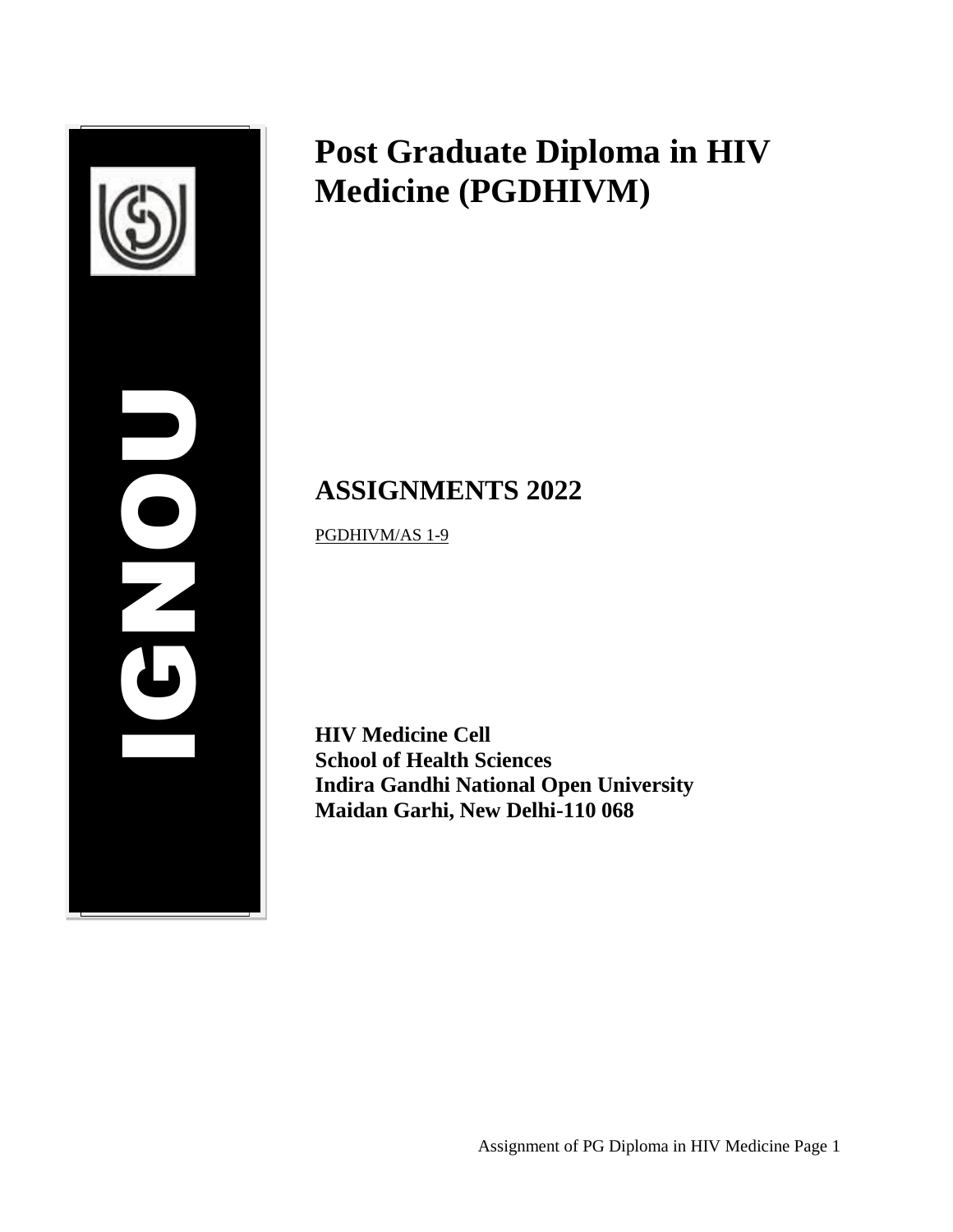#### **Dear Student**,

As explained in the Programme Guide, there are nine assignments in total and **all** these assignments are compulsory. Please note that the assignments carry a weightage of 30% marks towards the final evaluation in theory component and *submission of related assignments is a prerequisite* for appearing in theory term-end examination for respective papers. It is always better if you can submit all assignments as early as possible during your contact session.

| <b>Last Date of Submission*</b> | <b>Course Code</b> | <b>Blocks Involved</b> | <b>Assignment Code</b>              |
|---------------------------------|--------------------|------------------------|-------------------------------------|
|                                 |                    |                        |                                     |
| May 30, 2022*                   | MCMM-001/MCMM-101  | 1 and 2                | $MCMM-001/AS-1$ or $MCMM-101/AS-1$  |
|                                 | MCMM-001/MCMM-101  | 3and 4                 | $MCMM-001/AS-2$ or $MCMM -101/AS-2$ |
|                                 | MCMM-002/MCMM-102  | 1 and 2                | MCMM-002/AS-3 or MCMM-102/AS-1      |
|                                 | MCMM-002/MCMM-102  | $3$ and $4$            | MCMM-002/AS-4 or MCMM-102/AS-2      |
|                                 | MCMM-003/MCMM-103  | 1 and 2                | MCMM-003/AS-5 or MCMM-103/AS-1      |
|                                 | MCMM-003/MCMM-103  | 3 and 4                | MCMM-003/AS-6 or MCMM-103/AS-2      |
|                                 | MCMM-004/MCMM-104  | 1 and 2                | MCMM-004/AS-7 or MCMM-104/AS-1      |
|                                 | MCMM-004/MCMM-104  | 3 and 4                | MCMM-004/AS-8 or MCMM-104/AS-2      |
|                                 | MCMM-004/MCMM-104  | $5$ and $6$            | MCMM-004/AS-9 or MCMM-104/AS - 3    |

\*Last date will be decided by the University and will be notified in the IGNOU website

Please take note of the following points before writing your assignments:

- Use only foolscap size paper for writing your responses. Only handwritten assignments will be accepted. Typed or printed copies of assignments will not be accepted.
- Tie the pages after numbering them carefully.
- Write the questions and question number with each answer.
- All the questions are compulsory.
- *Zero marks will be given if it is found that the answers were copied from other student*
- Every assignment will be evaluated out of a full mark of 100. Weightage is indicated in parenthesis against each question.

#### **Suggestions for writing an assignment:**

Read the assignments carefully. Go through the units on which the answers are based. Draw a rough outline of your answer. Make a logical order. Then write your answer neatly and submit. Give illustrations and tables wherever necessary. You may keep a photo copy of the answer sheets for future reference.

Answer each assignment in separate sheets. On the first page of the assignment response sheet, write the course code, course title, assignment code, name of your programme study centre and date of submission. Your Roll No., Name and Full address should be mentioned in the top right corner of the first page. The first page of your response sheet should look like the format given.

| Name $\frac{1}{\sqrt{1-\frac{1}{2}}}\left\{ \frac{1}{2} + \frac{1}{2} \left( \frac{1}{2} + \frac{1}{2} \left( \frac{1}{2} + \frac{1}{2} \left( \frac{1}{2} + \frac{1}{2} \left( \frac{1}{2} + \frac{1}{2} \left( \frac{1}{2} + \frac{1}{2} \left( \frac{1}{2} + \frac{1}{2} \left( \frac{1}{2} + \frac{1}{2} \left( \frac{1}{2} + \frac{1}{2} \left( \frac{1}{2} + \frac{1}{2} \left( \frac{1}{2} + \frac{1}{2}$ |  |
|------------------------------------------------------------------------------------------------------------------------------------------------------------------------------------------------------------------------------------------------------------------------------------------------------------------------------------------------------------------------------------------------------------------|--|
|                                                                                                                                                                                                                                                                                                                                                                                                                  |  |
|                                                                                                                                                                                                                                                                                                                                                                                                                  |  |
|                                                                                                                                                                                                                                                                                                                                                                                                                  |  |
|                                                                                                                                                                                                                                                                                                                                                                                                                  |  |

**Please submit the assignments to your Programme-in-charge (PIC) only.**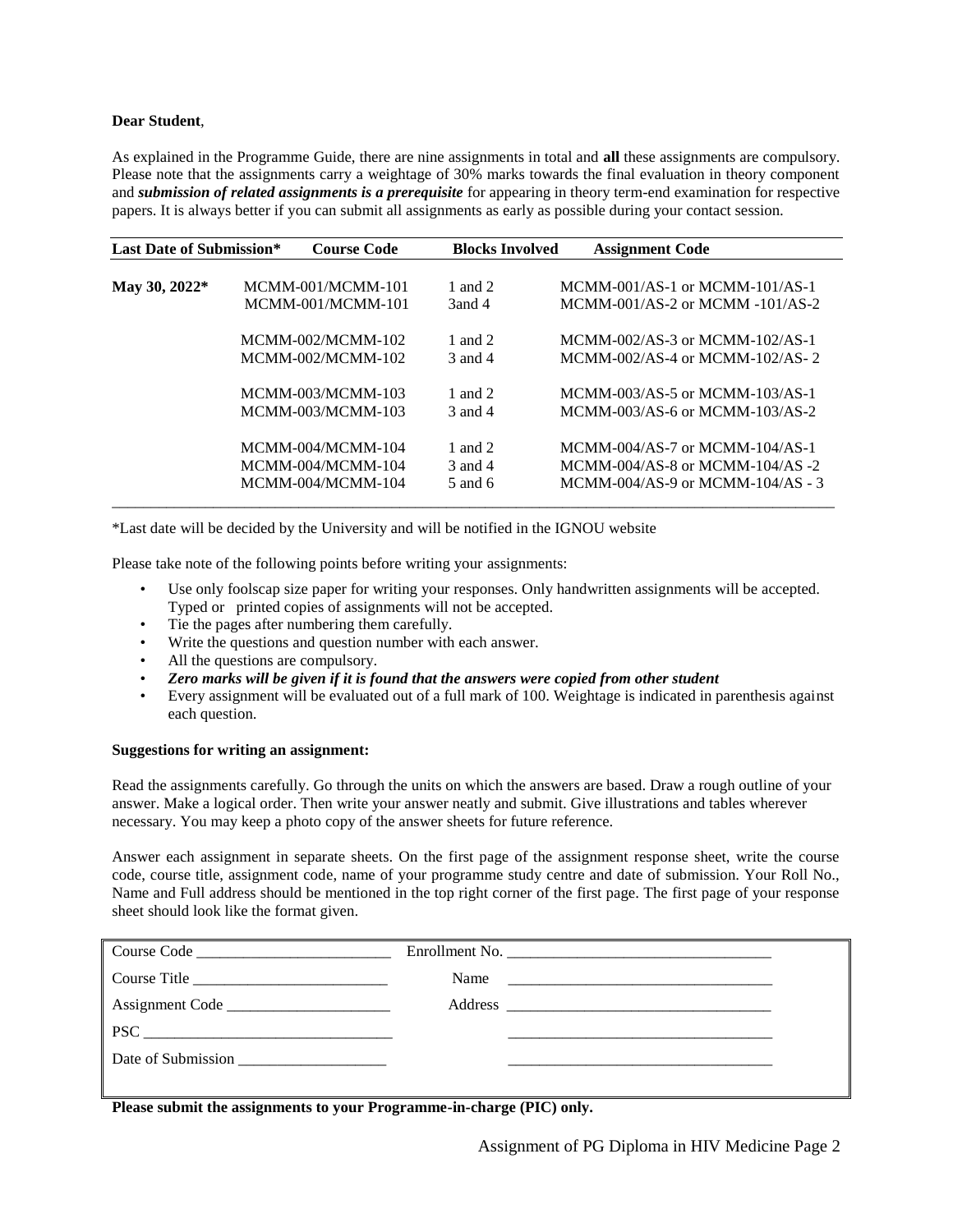### **ASSIGNMENT - 1 (Block 1 & 2)**

### **Course Code: MCMM-001/MCMM-101 Assignment Code: MCMM-001/AS-1 or MCMM-101/AS-1 Maximum Marks: 100**

#### **Answer all Question**

#### **Answer the following questions within 750 words**

| Q(1) | Discuss the various modes of transmission of HIV in various groups of population and its role in<br>prevention of the disease. | (20) |
|------|--------------------------------------------------------------------------------------------------------------------------------|------|
| Q(2) | Describe the various models used for HIV estimation in India. Also discuss the HIV<br>estimation and modelling process         |      |
|      |                                                                                                                                | (20) |
| Q(3) | Write short notes:                                                                                                             |      |
|      | Discuss the molecular epidemiology of HIV<br>a)                                                                                | (10) |
|      | Role of genetics in Drug Resistance.<br>b)                                                                                     | (10) |
|      | <b>HIV</b> Latency in body<br>C)                                                                                               | (10) |
|      | <b>HIV ELISA</b><br>d)                                                                                                         | (10) |
|      | $CD4+T$ are Monitoring and Flow Cytometry<br>e)                                                                                | (10) |
|      | <b>HIV Sentinel Surveillance</b><br>f)                                                                                         | (10) |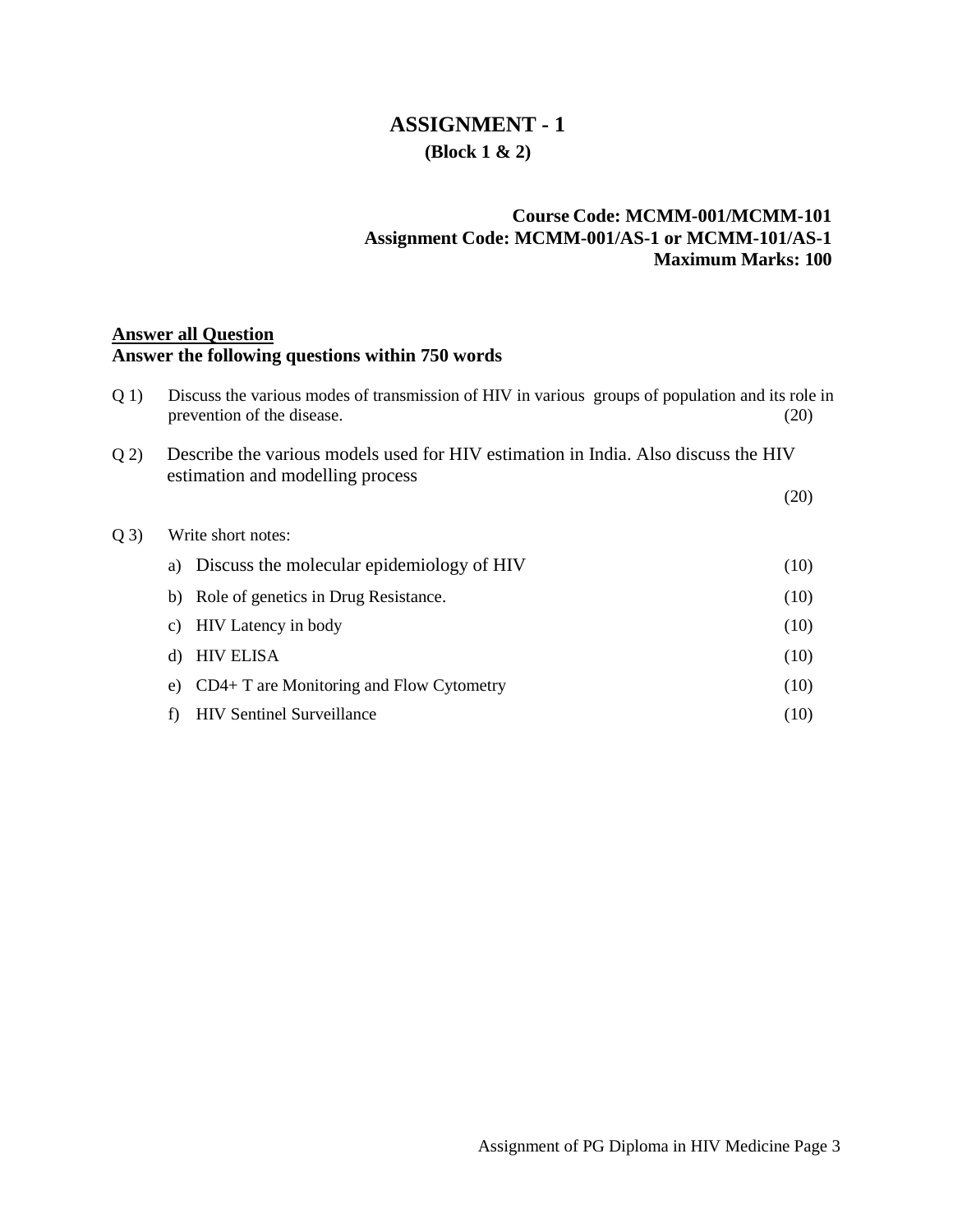### **ASSIGNMENT – 2 (Block 3 & 4)**

### **Course Code: MCMM-001/MCMM-101 Assignment Code: MCMM-001/AS-2 or MCMM-101/AS-2 Maximum Marks: 100**

### **Answer all Question**

### **Answer the following questions within 750 words**

- Q 1) A 24 yr old PLHIV presents with fever, weight loss (~ 20Kg) and painful deglutination. What WHO clinical stage of HIV infection is the patient in? Describe the differences between WHO clinical staging and CDC classification of HIV infection in adults. (20)
- Q 2) Describe in brief various strategies of HIV testing in India. (20)

| O(3) | Write short notes:                                     |      |  |  |
|------|--------------------------------------------------------|------|--|--|
|      | Immune Reconstitution in Inflammatory Syndrome<br>a)   | (10) |  |  |
|      | b) Differences between adult, paediatric HIV           | (10) |  |  |
|      | Chemokines in HIV infection<br>C)                      | (10) |  |  |
|      | Viral Culture<br>d)<br>$\bullet$                       | (10) |  |  |
|      | Describe the various methods for HIV– DR testing<br>e) | (10) |  |  |
|      | Types of viral load assays                             | (10) |  |  |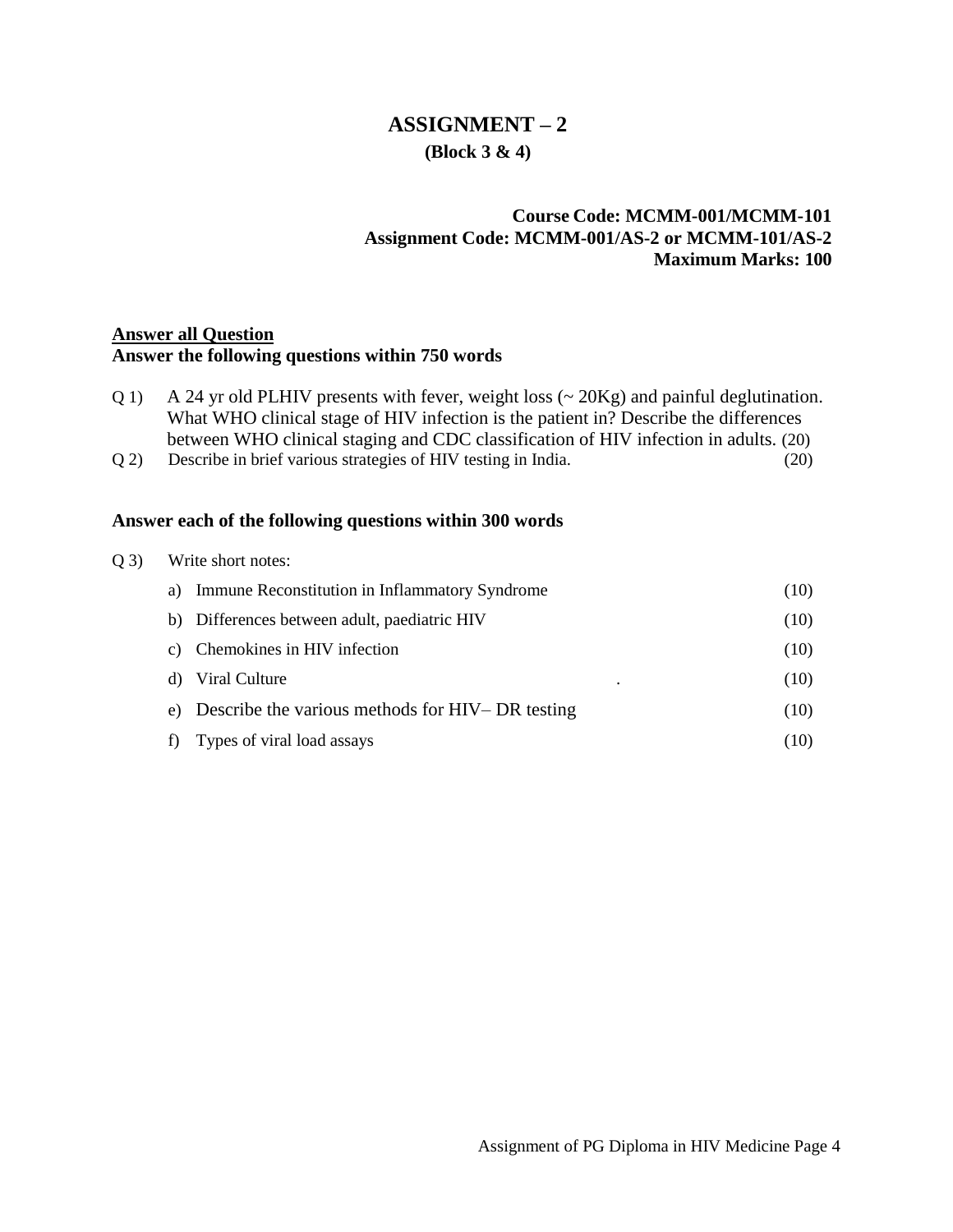### **ASSIGNMENT – 3 (Block 1 & 2)**

### **Course Code: MCMM-002/MCMM-102 Assignment Code: MCMM-002/AS-1 or MCMM-101/AS-1 Maximum Marks: 100**

### **Answer all Question Answer the following questions within 750 words**

- Q 1) Write about blood safety and role of flood safety in HIV prevention. Discuss briefly biomedical prevention of HIV  $(10+10=20)$
- Q 2) Discuss the linkages of the National AIDS control programme with other National Programmes. Describe in detail the linkages with the RNTCP.

(20)

| (03) | Write short notes:                                                  | $(6x10=60)$ |
|------|---------------------------------------------------------------------|-------------|
|      | a) Discuss the basics of social marketing of condom under the NACP. |             |
|      | b) Importance of rights in relation to HIV/AIDS.                    |             |

- c) State AIDS Control Societies.
- d) Factors influencing risk of Perinatal Transmission.
- e) Link ART Centres.
- f) Biomedical Waste Management.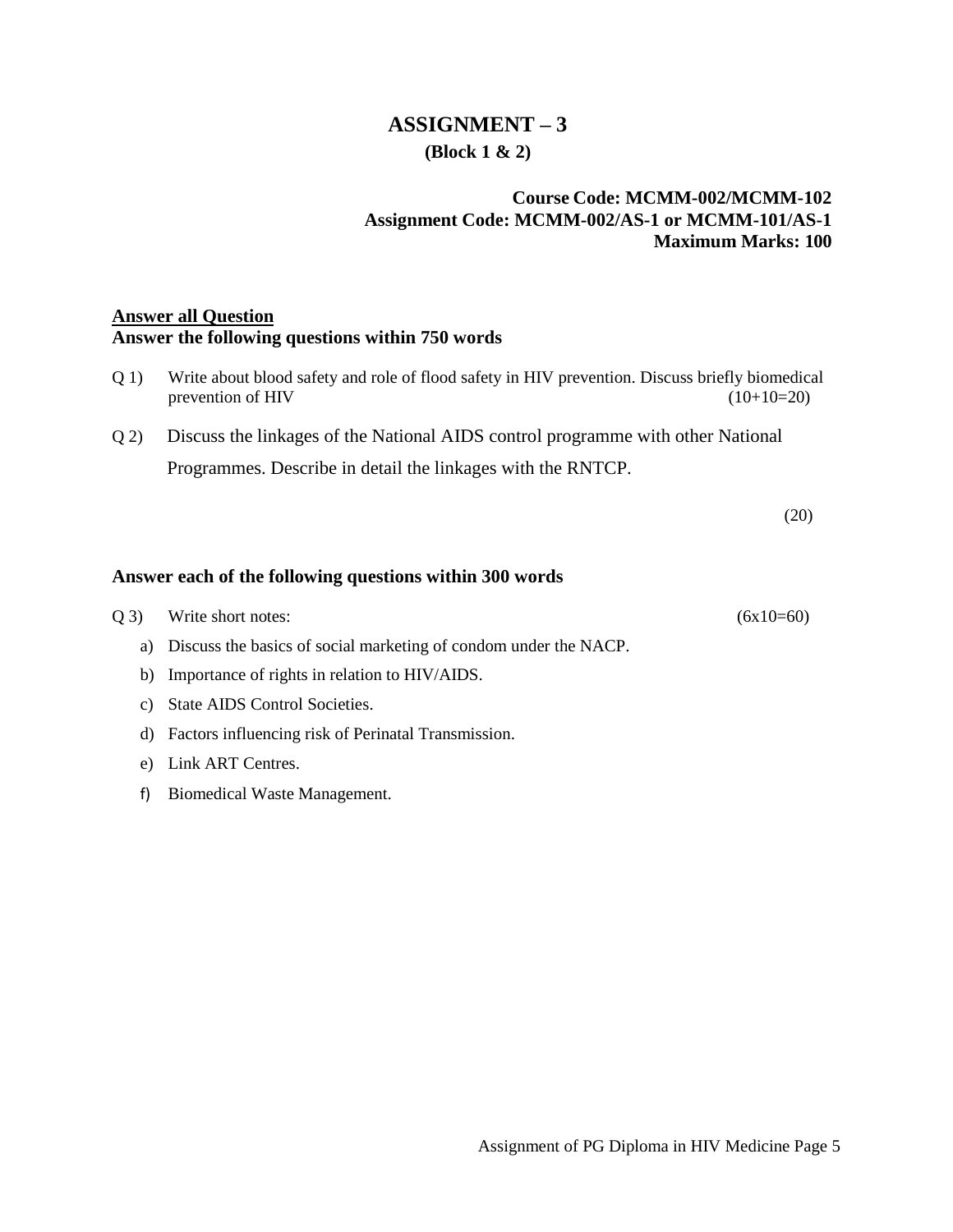### **ASSIGNMENT – 4 (Block 3 & 4)**

### **Course Code: MCMM-002/MCMM-102 Assignment Code: MCMM-002/AS-2 or MCMM-002/AS-2 Maximum Marks: 100**

### **Answer all Question**

### **Answer the following questions within 750 words**

|      | Answer each of the following questions within 300 words                                                                                 |              |
|------|-----------------------------------------------------------------------------------------------------------------------------------------|--------------|
| O(2) | Describe targeted interventions under NACP.                                                                                             | (20)         |
| O(1) | Write about services provided at Integrated Counseling and Testing Centres (ICTC). Describe<br>briefly HIV Sentinal Surveillance (HSS). | $(10+10=20)$ |

# $Q$  3) Write short notes: (6x10=60) a) Factors which make bridge population vulnerable to HIV. b) Drop in Centres (DIC)

- c) Functions of Community Care Centres.
- d) Objectives of Link Art Centres
- e) Modes of transmission of HIV
- f) Welfare schemes for PLHIV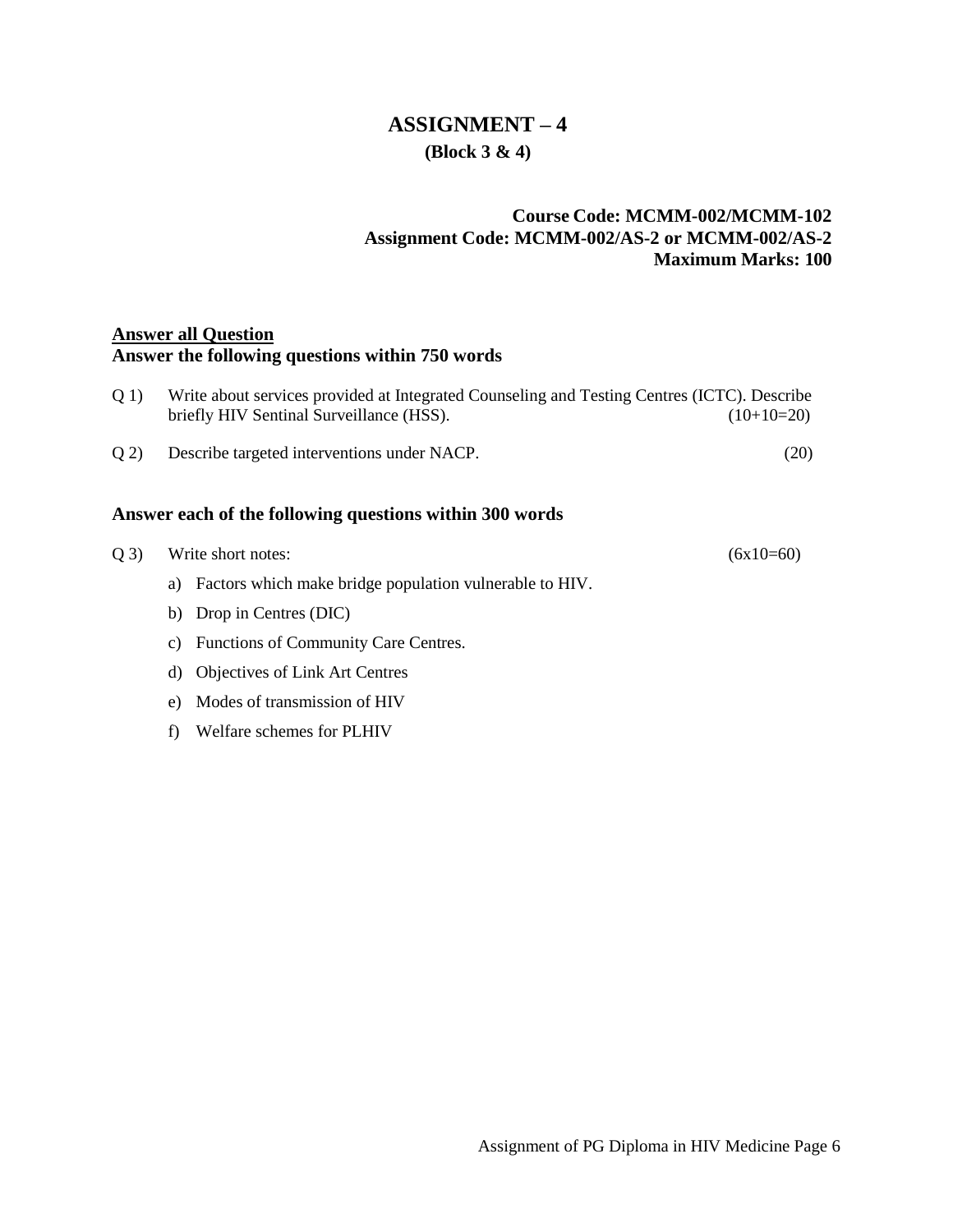### **ASSIGNMENT –5 (Book 1 & 2)**

### **Course Code: MCMM-003/MCMM-103 Assignment Code: MCMM-003/AS-1 or MCMM-103/AS-1 Maximum Marks: 100**

### **Answer all Question Answer the following questions within 750 words**

- Q 1) A 30 year old male truck driver was admitted with history of fever and generalized headache for one month and altered sensorium for three days prior to admission. On examination the patient was drowsy, had neck rigidity, but there was no focal neuro deficit. He was found to be HIV +ve with a CD 4 count of 90 cells/mm<sup>3</sup>. CSF examination showed budding yeast like structures.
	- i) What is the diagnosis?
	- ii) What tests will you do to confirm your diaganosis?
	- iii) How do you treat this condition?
	- iv) When will you start ART?
	- v) How will you treat his headache? (20)
- Q 2) Discuss the diagnostic approach to a case of chronic diarrhea in adult with AIDS. (20)

- $Q$  3) Write short notes: (6x10=60) a) Fluid and electrolyte disturbances in patients with advanced HIV infection. b) Diagnosis of of pmenucystis jiroveci pneumonia (PCP).
	- c) Management of HIV/HBV co-infection.
	- d) Clinical manifestations of cytomegalovirus infection.
	- e) Differential diagnosis of Focal Cerebral Lesions seen on MRI brain in AIDS.
	- f) Enumerate the Neurological disorders seen in early HIV disease (WHO stage I & II).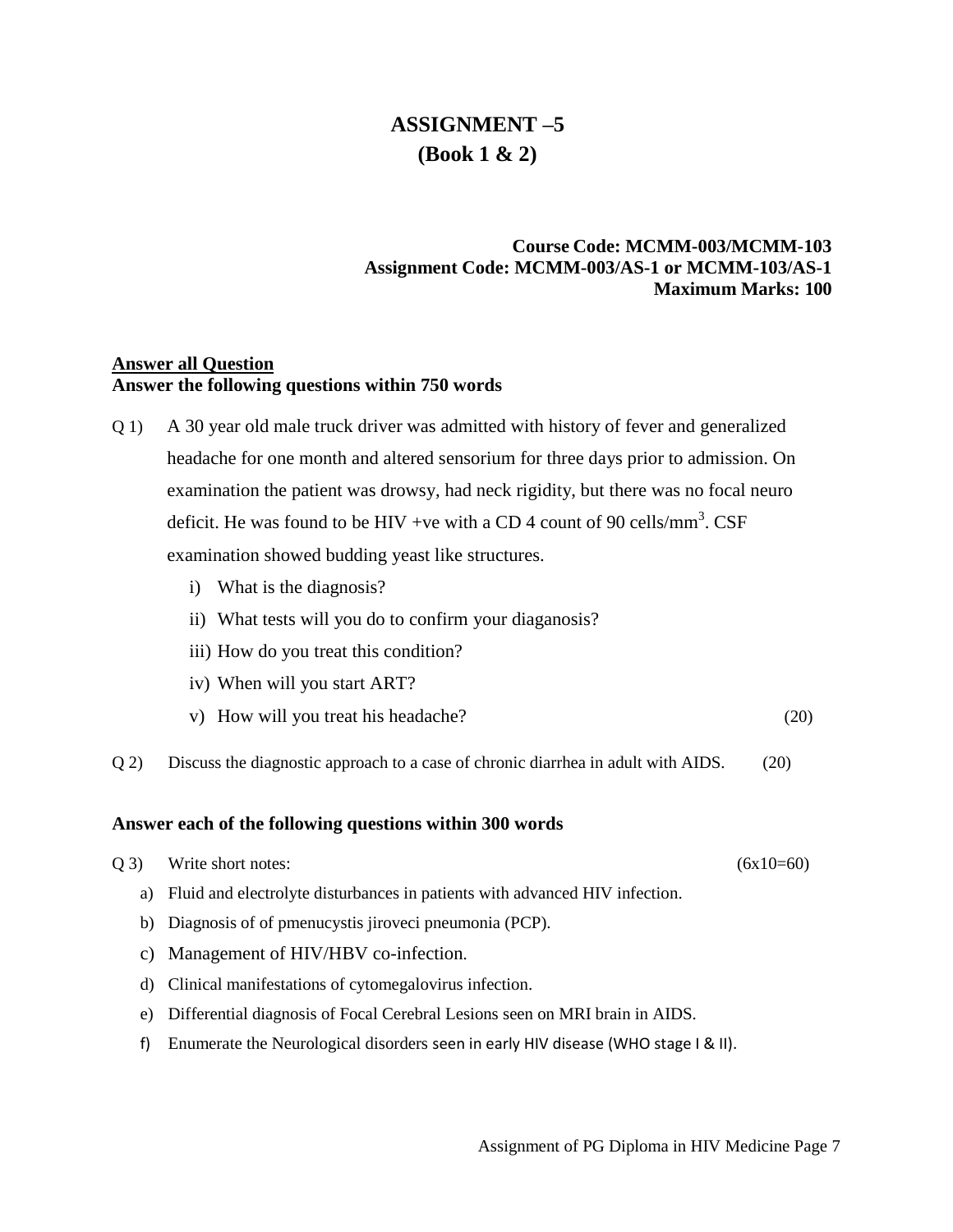# **ASSIGNMENT –6 (Book 3 & 4)**

### **Course Code: MCMM-003/ MCMM-103 Assignment Code: MCMM-003/AS-2 or MCMM-103/AS-2 Maximum Marks: 100**

### **Answer all Question Answer the following questions within 750 words**

| Q 1) | Discuss the different methods available for diagnosis of MDR/xDR-TB. | $(10+10=20)$ |
|------|----------------------------------------------------------------------|--------------|
| Q(2) | Describe the seven major RTI/STI syndromes and their management.     | (20)         |

| Q 3) Write short notes: | $(6x10=60)$ |
|-------------------------|-------------|
|                         |             |

- a) Pruritic papular [eruptions.](https://www.google.com/search?safe=active&q=Pruritic+papular+eruptions&spell=1&sa=X&ved=0ahUKEwjO7cHGrcrhAhVbiHAKHUB9CtMQkeECCCooAA)
- b) Describe the manifestations and management of Herpes simplex infection in HIV Patient TB prevention.
- c) Role of INH prophylaxis in PLHIV.
- d) Clinical features of extra pulmonary tuberculosis in adults with HIV infection.
- e) Kaposi's Sarcoma.
- f) Enumerate the various dermatological disorders highly indicative of HIV infection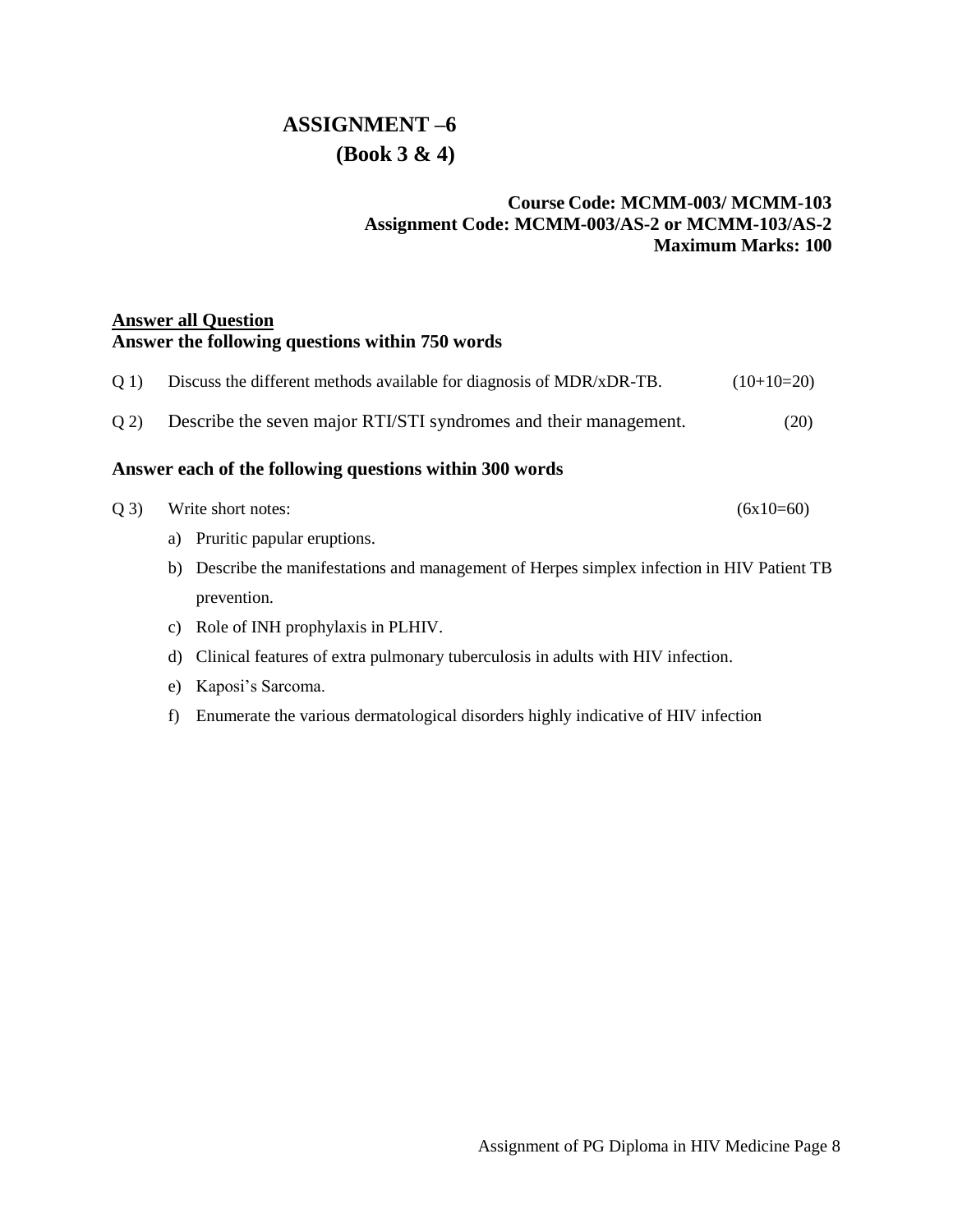# **ASSIGNMENT –7 (Book 1 & 2)**

### **Course Code: MCMM-004/ MCMM-104 Assignment Code: MCMM-004/AS-1or MCMM-104/AS-1 Maximum Marks: 100**

### **Answer all Question Answer the following questions within 750 words**

| Q(1)  | Discuss the dose modifications of antiretroviral drugs in renal and liver disorders.<br>$(10+10=20)$                                |             |
|-------|-------------------------------------------------------------------------------------------------------------------------------------|-------------|
|       |                                                                                                                                     |             |
| Q(2)  | Describe the common causes of chronic diarrhea in a HIV positive child. Enlist investigations<br>and treatment of chronic diarrhea. | (20)        |
|       | Answer each of the following questions within 300 words                                                                             |             |
| $Q_3$ | Write short notes:                                                                                                                  | $(6x10=60)$ |
| a)    | Life cycle of HIV.                                                                                                                  |             |
|       | b) Mechanisms of Mutations in HIV                                                                                                   |             |
| C)    | Metabolic Adverse effects of ART.                                                                                                   |             |
| d)    | Goals of Antiretorviral Treatment (ART)                                                                                             |             |
| e)    | Discuss the concepts of "Substitution" in First Line ART. Describe the substitutions done                                           |             |
|       | in the National Programme                                                                                                           |             |

f) First line ART Regiment in Adults.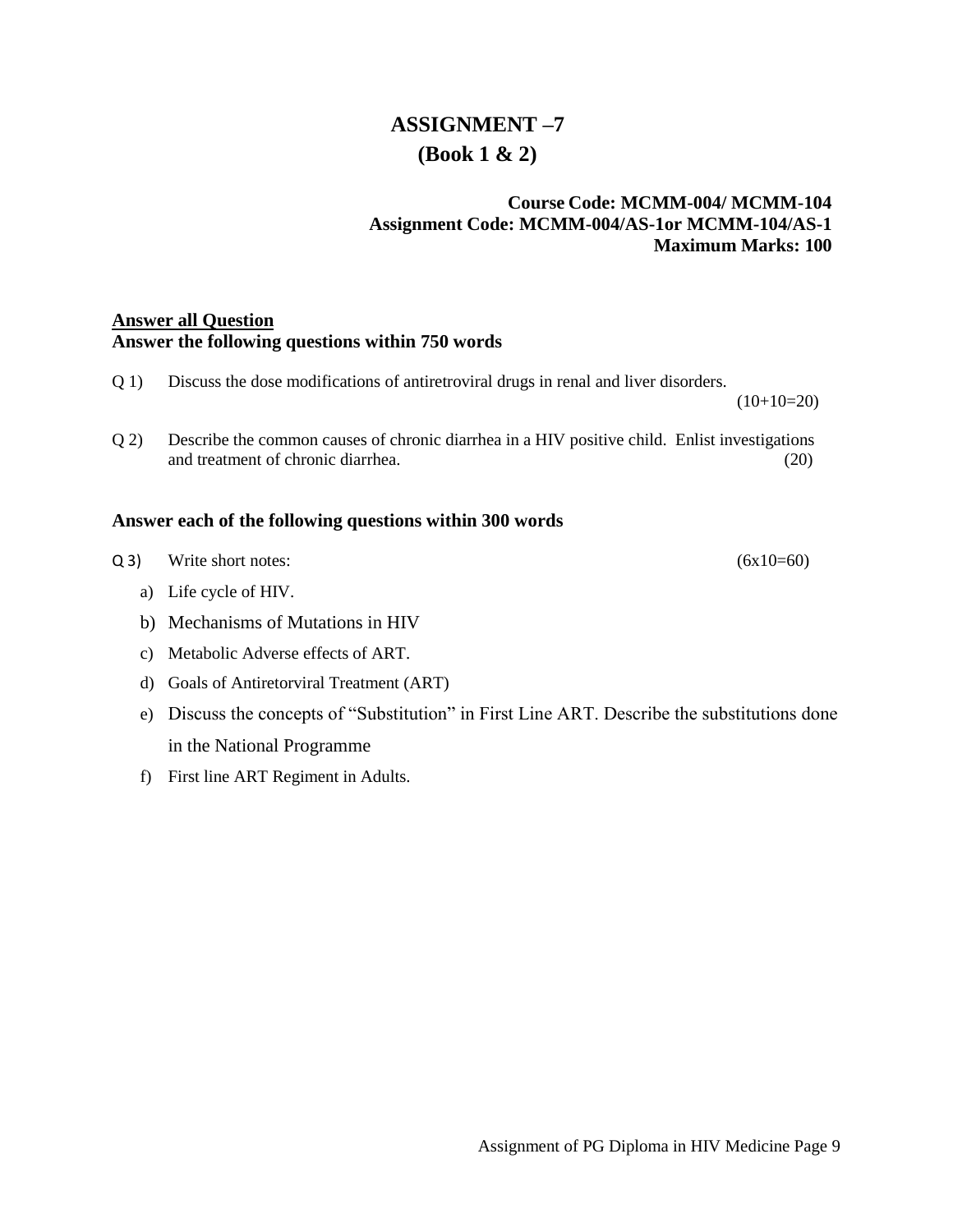### **ASSIGNMENT –8 (Book 3 &4)**

### **Course Code: MCMM-004/ MCMM-104 Assignment Code: MCMM-004/AS-2 or : MCMM-104/AS-2 Maximum Marks: 100**

### **Answer all Question Answer the following questions within 750 words**

- Q 1) Discuss the risk of acquiring HIV after various exposure routes. Outline the approach to the management of a health care worker with needle stick injury. (8+12=20)
- Q 2) Describe the national PPTCT programme guidelines. Discuss regarding the additional antenatal care for infected pregnant women. (20)

- $Q$  3) Write short notes: (6x10=60)
	- a) Contraception in a HIV infected couple
	- b) Early infant diagnosis
	- c) Continuum of Care
	- d) Monitoring reports under national programme
	- e) Describe the package of sexual and reproductive health for women living with HIV.
	- f) ART in HIV-2 Infection.